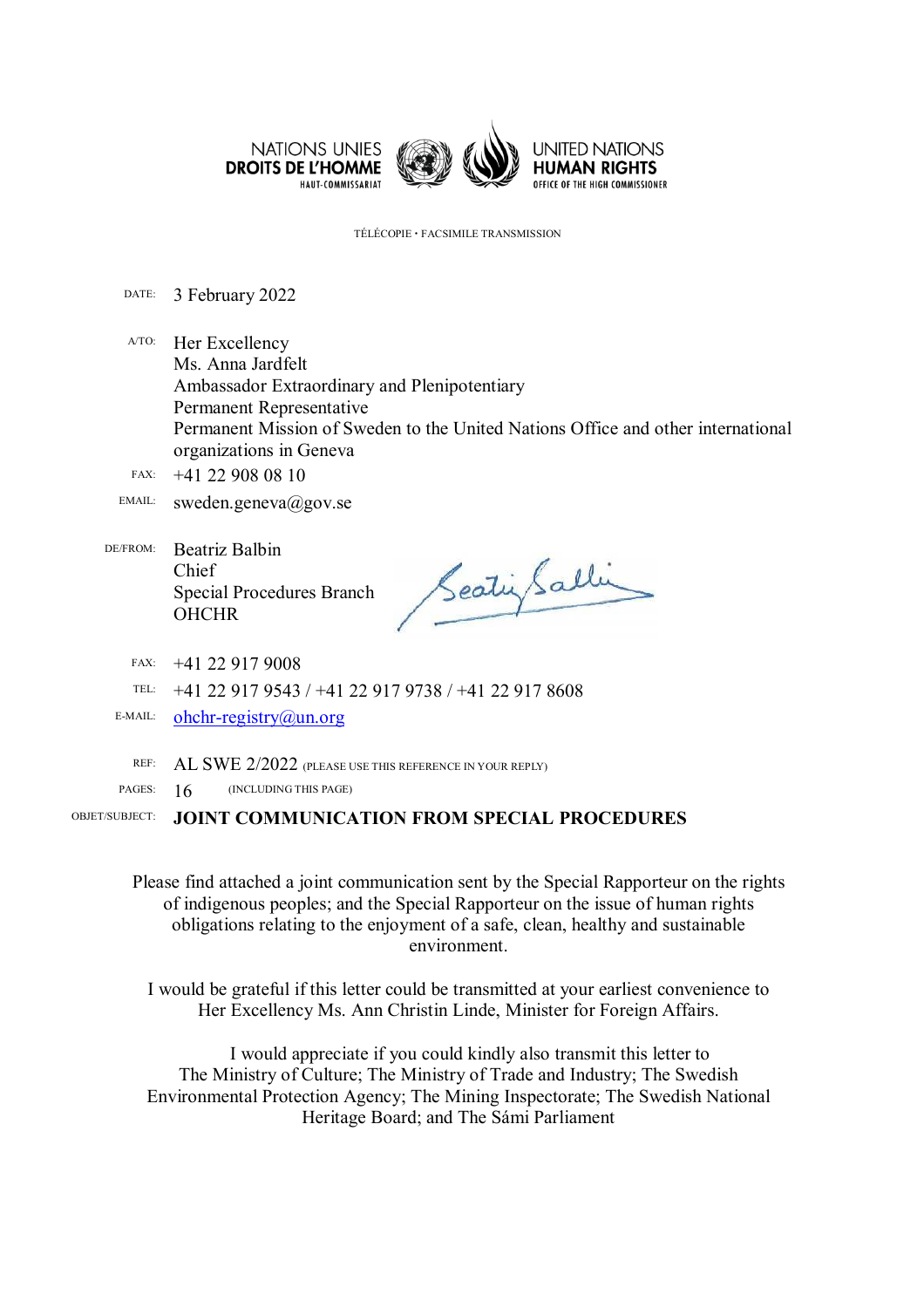

PALAIS DES NATIONS • 1211 GENEVA 10, SWITZERLAND www.ohchr.org • TEL: +41 22 917 9543 / +41 22 917 9738 • FAX: +41 22 917 9008 • E-MAIL: registry@un.org" ohchr-registry@un

## **Mandates of the Special Rapporteur on the rights of indigenous peoples and the Special Rapporteur on the issue of human rights obligations relating to the enjoyment of a safe, clean, healthy and sustainable environment**

Ref.: AL SWE 2/2022 (Please use this reference in your reply)

3 February 2022

Excellency,

We have the honour to address you in our capacity as the Special Rapporteur on the rights of indigenous peoples and the Special Rapporteur on the issue of human rights obligations relating to the enjoyment of a safe, clean, healthy and sustainable environment, pursuant to Human Rights Council resolutions 42/20 and 46/7.

In this connection, we would like to bring to the attention of your Excellency's Government information we have received concerning **alleged violations of the rights of the Sámi and of threats to the World Heritage Site Laponia due to the proposed Gállok/Kallak mining project by the British company Beowulf Mining and their fully-owned Swedish subsidiary Jokkmokk Iron Mines AB. Concerns have been raised over the failure to consult and seek the free, prior and informed consent of the indigenous community, the impact on their traditional cultural practices and the lack of sufficient documentation and recognition of environmental risks and irreversible damage to the nearby heritage-listed site, Laponia** 

According to the information received:

The British company Beowulf Mining has, through their fully-owned Swedish subsidiary Jokkmokk Iron Mines AB, undertaken prospecting and in 2013 requested a mining exploitation concession in Kallak (Gállok in Sapmi). The area where Beowulf Mining/ Jokkmokk Iron Mines AB is proposing to mine is on the traditional territory of the indigenous Sámi people and would affect the traditional pasture route of herd reindeers.

The Gállok mineral deposit is located between Randijaur and Björkholmen in the Municipality of Jokkmokk, county of Norrbotten, to the south of the Laponia World Heritage site.

Her Excellency Ms. Ann Christin Linde Minister for Foreign Affairs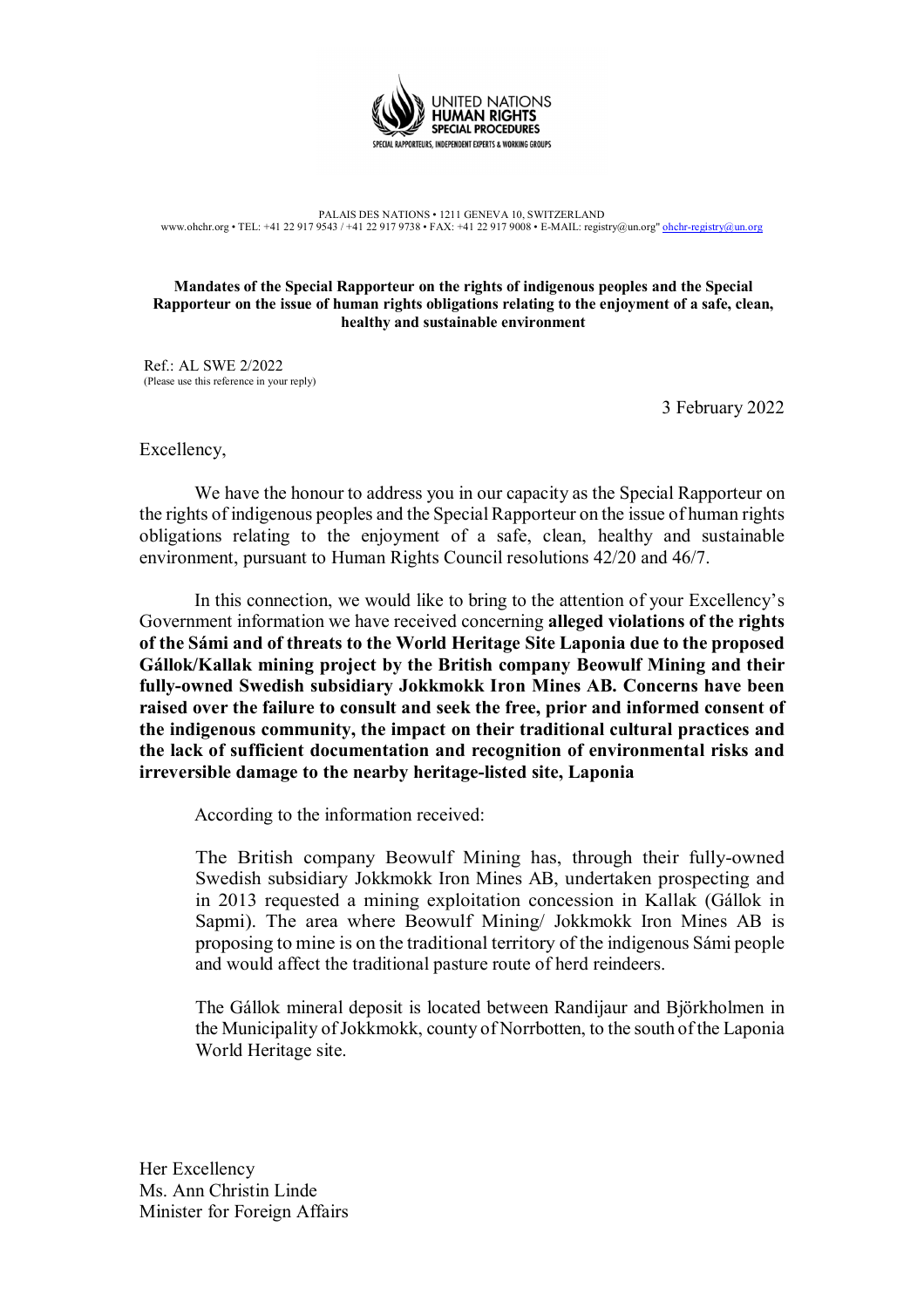Jokkmokk Iron Mines AB has undertaken prospecting in the area since 2006 and carried out trial mining at Gállok in the summer of 2013. The company holds exploration permits granted by the Mining Inspectorate (Bergsstaten): Gállok No. 1 (id 2006:197) and Gállok No. 2 (id 2011:97).

The trials indicated favourable exploration results, i.e. that the Gállok site could produce iron ore concentrate and could potentially constitute the largest iron ore deposit in Sweden. In 2013, the company applied for an exploitation concession for the northern part of the deposit, Gállok North or Gállok No. 1. The concession area applied for covers around 103 ha. When the associated installations are included, the area would cover around 1,360 ha.

The mine activity at Gállok described in the application for an exploitation entails; open pit mining of ore, treatment of up to 10 Mtonnes of ore per year, disposal of up to 80 Mtonnes of residual material from the treatment process (tailings) mining, and disposal of up to 100 Mtonnes of waste rock; construction and operation of installations for water management, including clarification pond and ditches and construction of an industrial area with buildings, paved surfaces and roads for operations. There would be outward transport of up to 4.2 Mtonnes of product per year and transportation infrastructure, railways and roads, would need to be constructed.

Gállok is situated 34km to the southwest of nearest boundary of the World Heritage property Laponia and 45km southeast of the nearest boundary. The Heritage listing in based on a combination of natural and cultural heritage. UNESCO stated in its 1996 designation of Laponia as a heritage site that: 'Every summer, the Sámi lead their huge herds of reindeer towards the mountains through a natural landscape hitherto preserved these ancestral ways of life…making the property one of the last and among the largest and best preserved of those few that survive. The Laponian Area is an outstanding example of traditional land-use, a cultural landscape reflecting the ancestral way of life of the Sámi people based around the seasonal herding of reindeer.'<sup>1</sup>

While the proposed mining area is outside the World Heritage property, the planned roads and railway for the transportation of ore from the mine would cross the southeast sector of the Laponia heritage property. Thus, the site identified for mining will allegedly cut off traditional migratory routes of Sámi people, block seasonal migration of reindeers from and towards the mountains and impact the surrounding environment.

The Laponian World Heritage site is managed by association Laponiatiuottiudus which was established in 2013 under a specific government regulation known as the Laponia Regulation. The management stakeholders are the nine Sámi villages in Laponia, two municipalities (Gällivare and

<sup>-</sup>1 https://whc.unesco.org/en/list/774/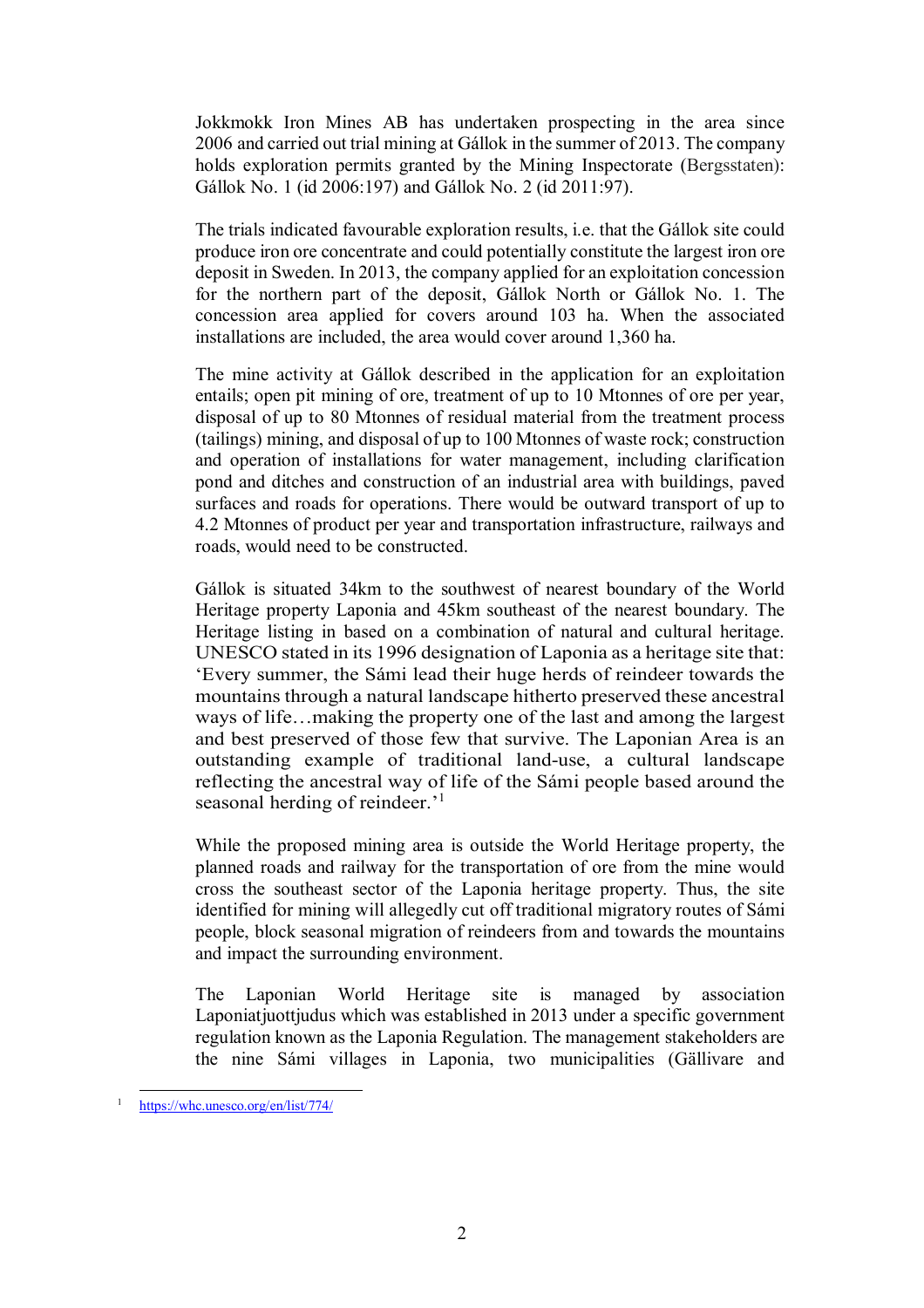Jokkmokk), Norrbotten County Administrative Board and the Swedish Environmental Protection Agency.

Nine of the 51 Sámi villages in Sweden have lands within the Laponia World Heritage property, namely the mountain Sámi villages Baste čearru, Unna tjerusj, Sirges, Jåhkågaska Tjiellde, Tuorpon and Luokta-Mávas, and the forest Sámi villages Udtja, Slakka and Gällivare. There are around 300 reindeer herders in these communities and a total of some 50,000 reindeer. The herders gather together and move their reindeer between different grazing grounds and most of these Sámi communities spend part of the year (summer) in the World Heritage property. The World Heritage property makes up only 11% of the area that the Sámi villages live in and depend on. Hence the reindeer husbandry undertaken in the property is dependent on widespread grazing (especially winter grazing) land outside the property.

The Sámi people practice the reindeer herding through the seasonal movement of the herds to the mountain grazing in summer. The life and livelihoods of the Sámi depends on the reindeer being able to move to pastures for winter food, lichen growing on the ground or in trees and by the same token on the protection of the environment. The availability and access to lichen has already been reduced by climate change impacts. The practice of reindeer herding is a fundamental condition for the survival of the Sámi culture.

In 2013, an Environmental Impact Assessment (EIA) was commissioned and presented by the mining company.

In 2016, a Technical Review by ICOMOS and IUCN advised the State Party to conduct a Heritage Impact Assessment (HIA) of the proposed project, and to submit the HIA and a revised EIA with a specific assessment of the potential impacts of mining on the Laponia site to the World Heritage Centre for review by the Advisory Bodies before any irreversible decisions was made.

Jokkmokk Iron Mines AB commissioned a further study titled 'Gállok and the Laponian Area World Heritage Site In-Depth Impact Assessment' (April  $2017$ ).<sup>2</sup> This report describes the scale of impacts and recognises that the land claimed by the mining operation is located in the Jåhkågasska Saameby grazing land, which means that the Sámi village's grazing land is reduced, especially winter grazing. Up to a maximum of around 1,500ha of the year-round lands of Jåhkågasska Tjiellde would be obstructed or impacted on during the time that the mine is active and would encroach on one of the sameby's migration routes. Locally, the impact on water sources would be relatively large. Furthermore, indirect impacts of mining activities and in the form of noise, vibration, light and dust would affect reindeer husbandry. In addition, the iron concentrate would require significant transport and put a strain on the public road and/or rail network. Road traffic and rail transport would cause disturbances and affect

<sup>-</sup>2 https://beowulfmining.com/wp-content/uploads/2020/10/BEM-Yttrande-Bergstaten-2017-04-28\_bilaga1.pdf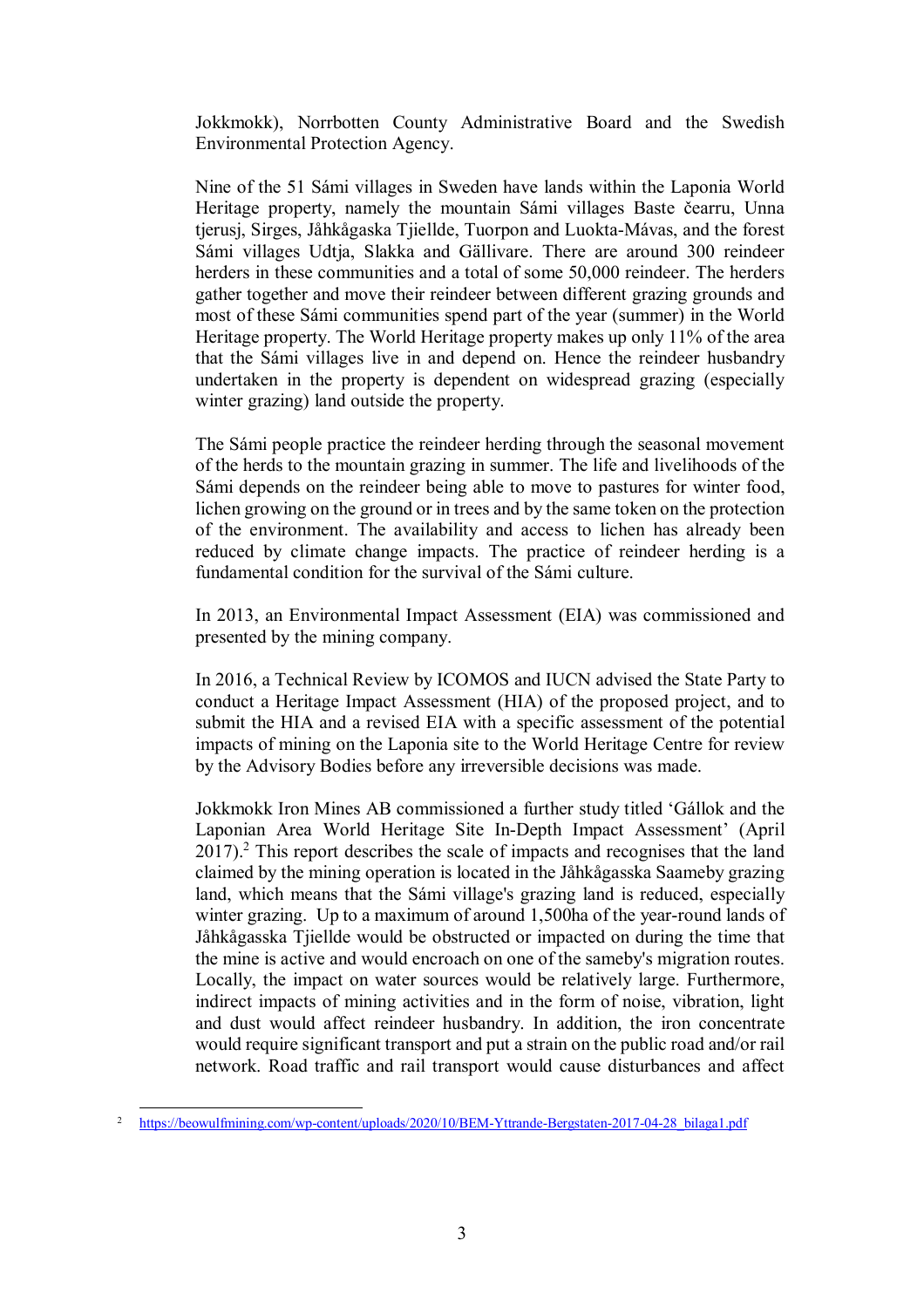plants and animals. There would be a considerable increase in heavy transport as the number of truck transports out of the mining area could reach 150-180 per day, assuming 90 tonne vehicles were used. The area around the stretch of road in question constitutes reindeer husbandry areas for the Sámi villages Jåhkågasska tjielldes and Sirges but also to some extent Tuorpon sameby. Despite this, the report claims that under Swedish legislation, detailed discussion of possible transport routes and their impacts are not examined until the later application for permit process under the Environmental Code.

The 'In-Depth Impact Assessment' report commissioned by the company recognizes that the impact of the mine on reindeer husbandry is difficult to assess. Notwithstanding, the report asserts that there is no obligation to undertake consultations (samrådsskyldighet) until an environment permit is awarded. It refers to public meetings and contacts with 'local actors' and 'representatives of reindeer husbandry' but contains no acknowledgement of the rights of indigenous peoples.<sup>3</sup>

In November 2017, the Swedish National Heritage Board (Riksantikvarieämbetet) and the Swedish Environmental Protection Agency (Naturvårdsverket) expressed their joint assessment. Their Opinion stated: 'the mine and its facilities take up relatively small areas of Jåhkågasska tjiellde's reindeer grazing land. However, the mine is located in such a manner that in the east part of the Sámi village's land, it will cut off the Sámi village's northern migration routes…the project will mean that the Sámi village will miss out two important grazing areas and that an additional grazing area will be affected. Thus, migration from the area will be rendered more difficult and this is particularly problematic with respect to the spring migration to the fells in the World Heritage property…the autumn migration is also made more difficult since reindeer normally pass the area and stay there to graze and rest. The mine in itself constitutes an impediment to free wandering and therefore can have the consequence of reindeer being prevented from passing through the area.'

Furthermore, the Opinion of the Swedish National Heritage Board and the Swedish Environmental Protection Agency noted that the assessment of suitable land use, including the direct and indirect impact of transport of materials from the proposed mine, "must take place in the concession assessment in accordance with the Minerals Act. According to the Environmental Code this cannot be done later in the matter regarding assessment of the licence application".

In November 2017, the Norrbotten County Administrative Board (Länsstyrelsen) issued their assessment of the Gállok mining proposal which took the view that an exploitation concession should not be granted. The assessment recognized that for the municipality of Jokkmokk, the establishment of a mine would have positive economic effects during the operational period. However, the assessment noted that a mine with a short lifespan and significant

<sup>-</sup>3 Op. cit. p. 9 and 22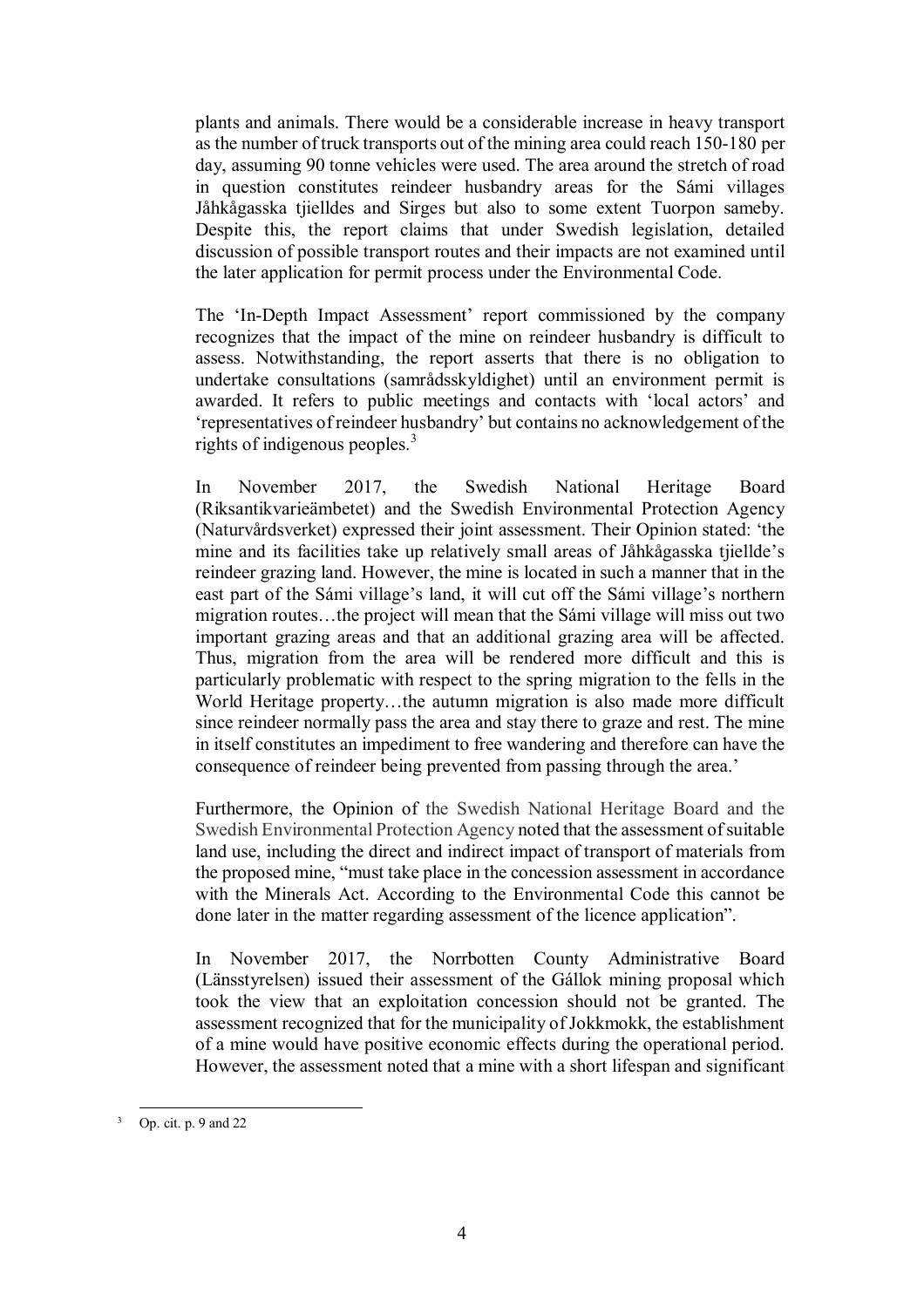state investment expenses for the necessary infrastructure is not economically justifiable from a long-term sustainability perspective. It concluded that the mining activity would have irreversible effects on the natural environment and a lasting impact on land use. The assessment stated that reindeer herding should take precedence over mining operations, regardless of whether the mining operations directly or indirectly would affect the values of the Laponia World Heritage Site.

The company Beowulf Mining has commissioned a range of promotional materials focused on financial gains of the mine. The potential economic impact of the project on Jokkmokk and Norrbotten County estimates the potential to create 250 direct jobs over a 14 years period of mine operation (eventually extended for up to 25 years) and claims to generate some SEK SEK 1 billion in additional tax revenues. In 2017, the company noted that SEK 72 Million have already been invested in the project. In 2021 the company retailored their presentation of the mining project, claiming that primary raw materials are needed to address the climate emergency and critical for the transition to a green economy and that the proximity to fossil-free steel manufacturing would provide renewable power to ensure the most sustainable mining operation.<sup>4</sup>

In June 2021, the UNESCO World Heritage Center submitted another joint Technical Review by ICOMOS and IUCN on the proposed mining project. ICOMOS' assessment of the scale and severity of heritage impact was that it would appear at a minimum be moderately adverse and hence the potential significance of effect or overall impact could be considered to be Large/very Large. In terms of natural values, IUCN recalled that no revised Environmental Impact Assessment (EIA) was been submitted as requested in 2016 and that the 2017 In-Depth Impact Assessment commissioned by the company not fully assess potential impacts such as potential direct, indirect and cumulative impacts from transportation, nor does it address potential impacts of water, energy and land use demands. Concerns were also raised over the lack of information about whether consultations had been held with relevant parties and affected communities, notably the Sámi.

The joint Technical Review by ICOMOS and IUCN in June 2021 concluded it necessary that the State Party seek a revised and extended In-Depth Impact Assessment in order to have a more secure basis for assessing impact, prior to taking any decision to approve mining exploitation. The Review also recalled that World Heritage Committee urges all States Parties to the *World Heritage Convention* and leading industry stakeholders to respect the International Council on Mining and Metals' (ICMM) "No-go" commitment by not permitting extractive activities within World Heritage properties and by making every effort to ensure that extractive companies located in their territory cause no damage to World Heritage properties, in line with Article 6 of the

-

<sup>4</sup> https://beowulfmining.com/investors/reports-presentations/ ; https://beowulfmining.com/wp-content/uploads/2018/07/Copenhagen\_Economics\_Presentation\_SEP2017.pdf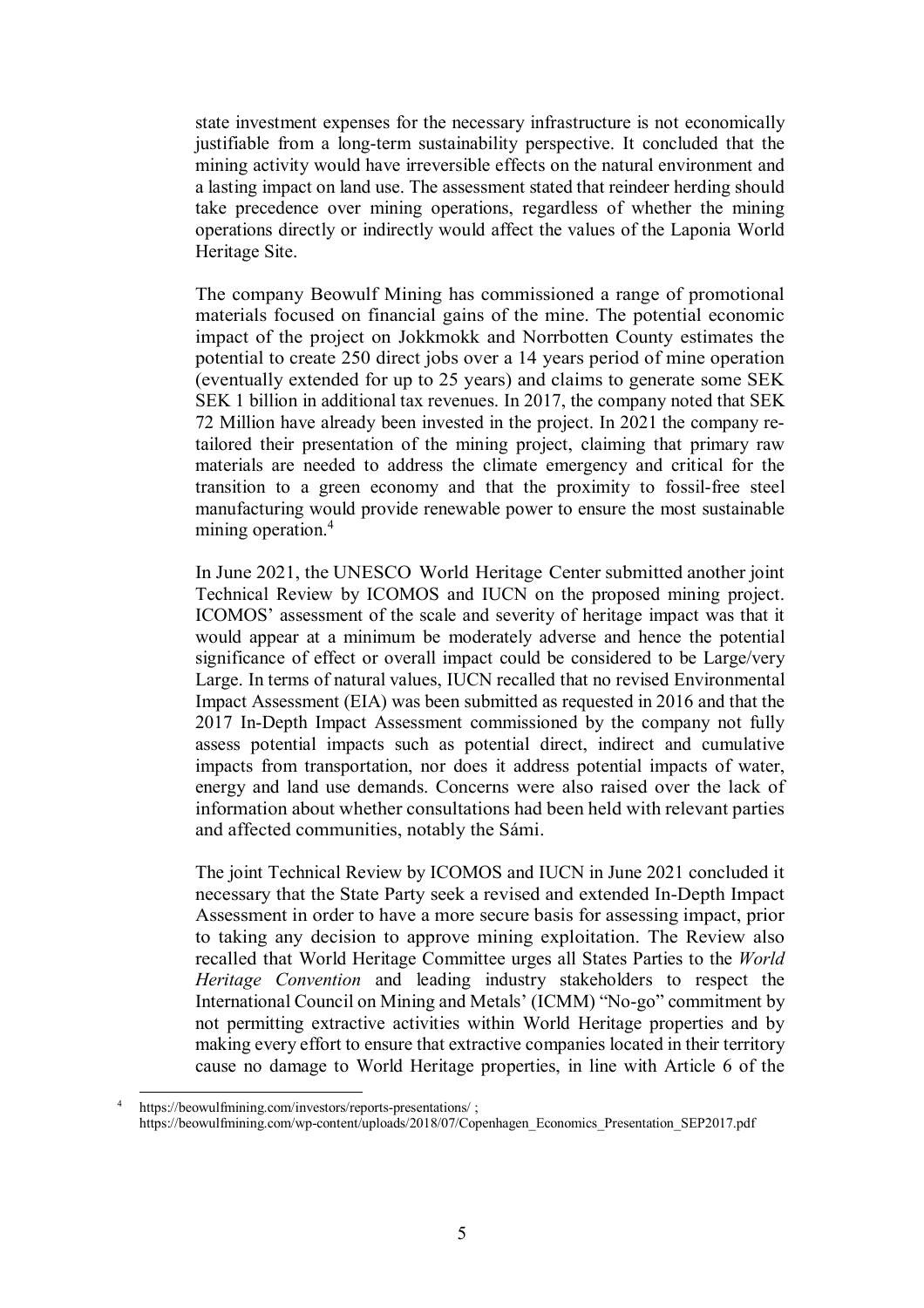*World Heritage Convention*. The review requested the State Party to very carefully consider the potential large/very large scale of overall adverse impact on attributes that convey the Outstanding Universal Value (OUV) of the World Heritage property 'Laponian Area' and on its integrity and authenticity.

Sámi communities and organization have expressly opposed the project since it was initially announced over a decade ago as the mine would impose a direct impact on reindeer husbandry, but also non-reindeer herding Sámi since the loss of cultural practices would impede the transmission of indigenous knowledge and future generations from practicing traditions.

Environmental organisations have noted while the extraction of raw materials is required for climate change mitigation, the planned Gállok mine is not justified from this perspective. Iron is not one of the so-called critical metals and the need for yet another iron ore mine is therefore questionable, in particular a mine as inappropriately located as Gállok, which would risk irreversible damage to people and nature. A mine and associated infrastructure takes up very large areas of land, which in this area would be devastating for reindeer herding and other important natural and cultural values. Mining generates large quantities of waste containing heavy metals. The tailings ponds risk leaking water with toxic residues into the surrounding environment, which would disperse into rivers and lakes. In the case of the current plans, fish caught for domestic consumption in Lake Ráddnávrre/Randijaur and in downstream lakes and reservoirs may eventually become unfit for human consumption. The transport of ore from the mine will cause heavy shuttle traffic in the surrounding area. The mine and its facilities would also divide the Jåhkaska sameby area in two, cut off reindeer migration routes and destroy a lake and surrounding forests.

In December 2021 the new Minister of Trade and Industry stated that the Government and his Social Democratic party "likes mines and promises a soon-to-be announcement about the controversial Gállok deposit outside Jokkmokk".<sup>5</sup> Concerns have been raised over close financial ties between mining companies and senior politicians, notably that three former Ministers are currently on the executive board of major Swedish mining companies. Information also indicates that public officials have allegedly been pressured and harassed after being associated with administrative decisions critical of mining.

The Government has announced that a decision will be made in March 2022 on the matter of the Gállok mine and is reportedly weighing up which of the national interests - reindeer husbandry and environmental protection versus minerals and financial interests - should be given priority. The forthcoming decision has heightened concerns raised by the affected Sámi

-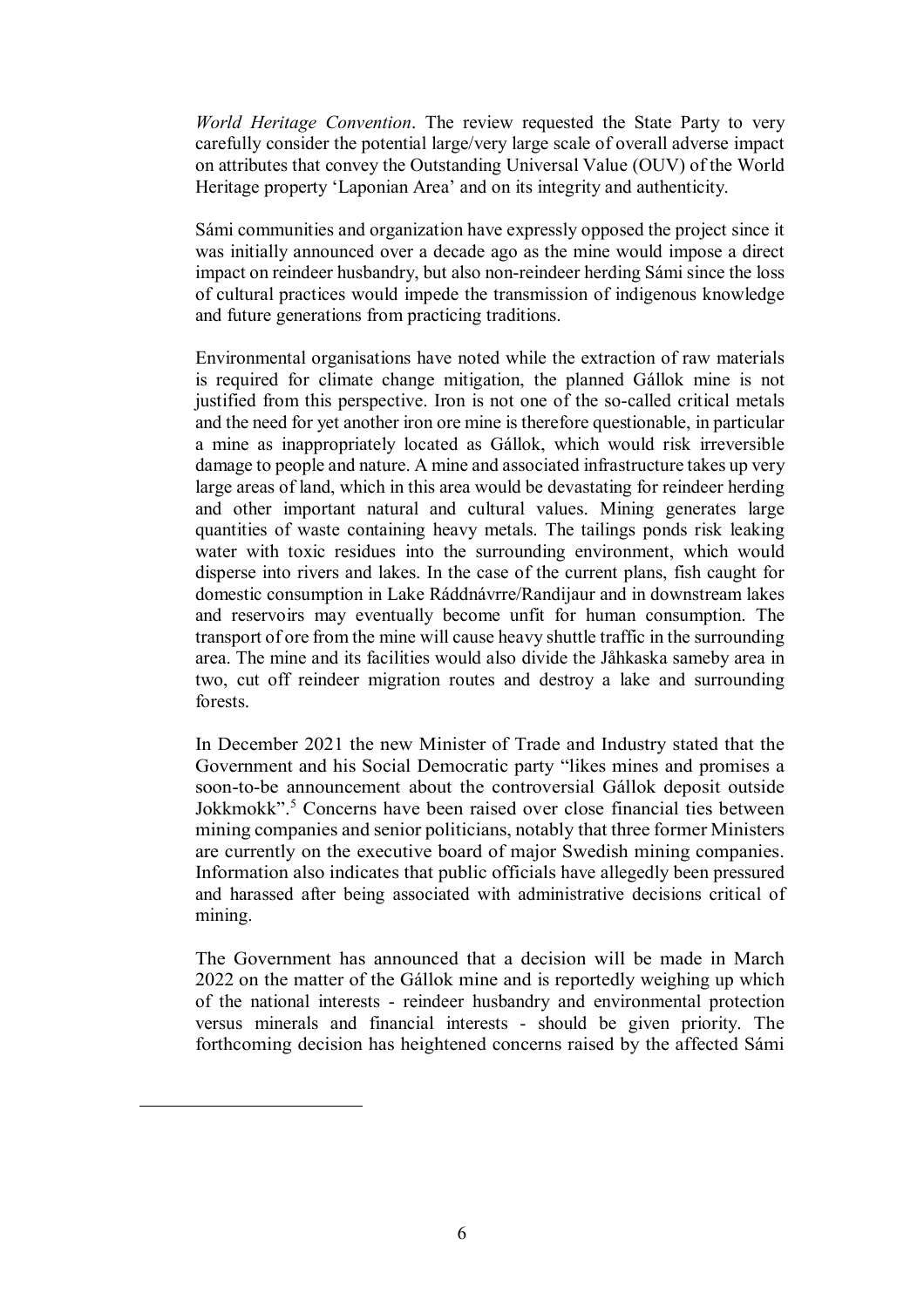communities and environmental and human rights organisations more than ever.

Meanwhile, in a parallel process after years of debate and negotiations, on 27 January 2022, Sweden enact a national law on consultation in matters concerning the Sámi people. The Act requires the Government and State administrative authorities to consult representatives of the Sámi people before making decisions on matters that may be of particular importance to the indigenous Sámi people. From 2024, the obligation will also apply to regions and municipalities.

While we do not wish to prejudge the accuracy of these allegations, we are deeply concerned over the possible mine project at Gállok which threatens the rights of the Sámi indigenous people as well as the protection of environmental and cultural heritage rights.

We express our concern over the lack of good faith consultations and the failure to obtain the free, prior and informed consent of the Sámi, and over the significant and irreversible damage that the Gállok project poses to Sámi lands, resources, culture, and livelihoods and to the environmental impact it would have on the UNESCO World Heritage site of Laponia.

We regret that although that numerous authorities, expert bodies and concerned communities have raised serious objections, the Swedish Government is still considering the possibility of approving the exploitation license for the Gállok mine. We recall that while mining constitutes a financial interest, the Government has assumed international legal obligations on the rights of indigenous peoples and environmental protection. Indigenous peoples and their traditional knowledge are vital for sustainable environmental management of natural resources and biodiversity conservation, both of which are essential elements for combating climate change and fulfilling the Sustainable Development Goal (SDG) 13 on climate action as well as SDGs 14 and 15 on the conservation of biodiversity.

We note the recent adoption of a national law on consultation with the Sámi in matters that concern them as a positive step towards good-faith dialogue and improved understanding and protection of cultural heritage, traditional livelihoods and indigenous knowledge. An approval of the Gállok mining license despite the extensive criticism and concerns raised, by the Sámi as well as various State authorities and a broad range of stakeholders, would effectively jeopardise and undermine confidence in the ability to construct future good-faith relations with indigenous peoples at the national level.

We wish to recall the United Nations Declaration on the Rights of Indigenous Peoples (UNDRIP) adopted by the General Assembly in 2007 with the support of Sweden. It sets out in Article 32 that; 'States shall consult and cooperate in good faith with the indigenous peoples concerned through their own representative institutions in order to obtain their free and informed consent prior to the approval of any project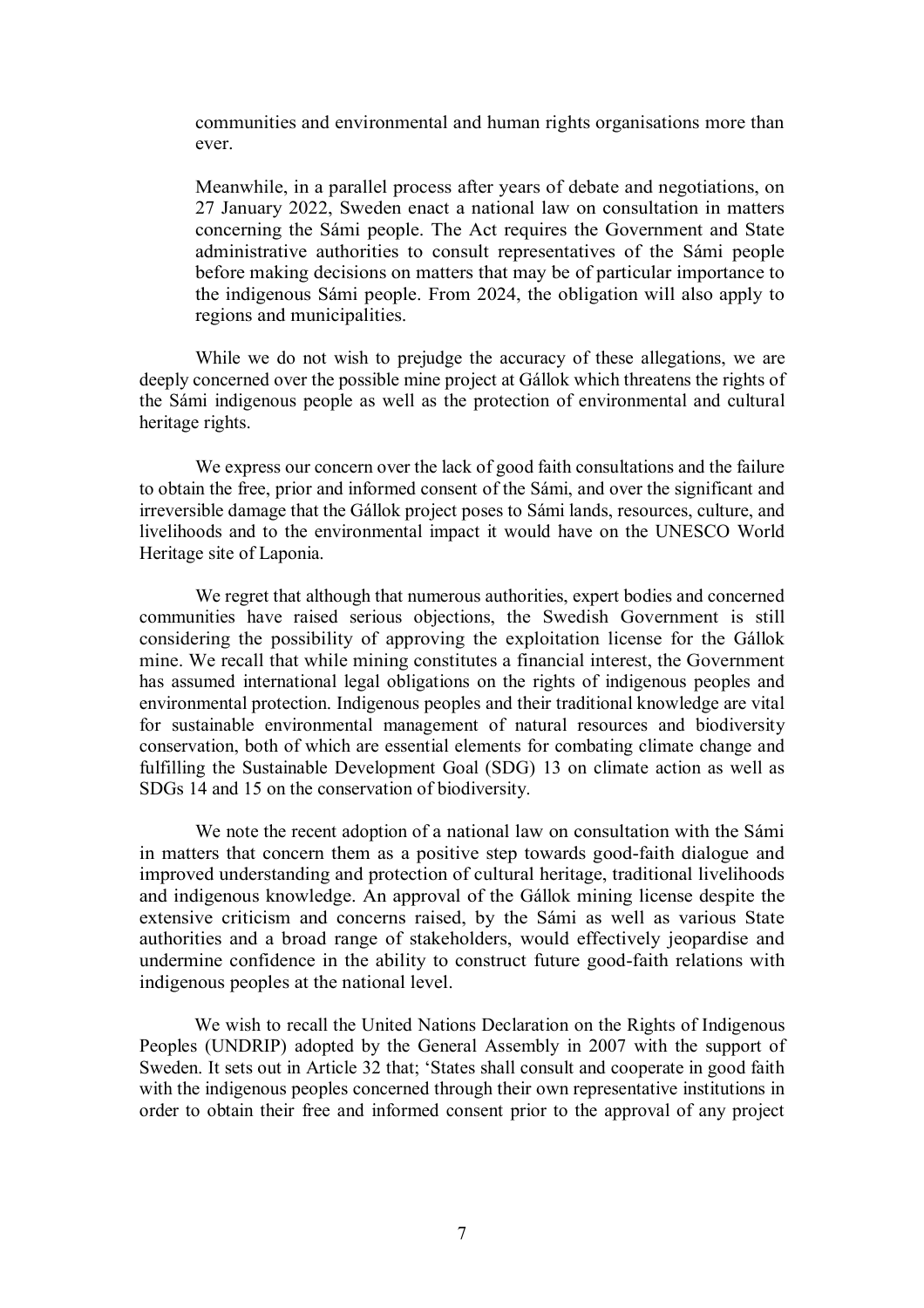affecting their lands or territories and other resources, particularly in connection with the development, utilization or exploitation of mineral, water or other resources'. Furthermore, UNDRIP affirms that indigenous peoples have the right to practise and revitalize their cultural traditions and customs and have the right to the protection of the environment in their traditional lands, territories and resources, including from the dumping of hazardous waste.

The International Covenant on Civil and Political Rights through Article 27 asserts the binding obligation on States Parties, including Sweden, not to deny ethnic, religious or linguistic minorities the right, in community with the other members of their group, to enjoy their own culture. The Human Rights Committee has set out that the exercise of the cultural rights protected under Article 27, culture manifests itself in many forms, including a particular way of life associated with the use of land resources, especially in the case of indigenous peoples and may include traditional activities. The enjoyment of those rights may require positive legal measures. Positive measures of protection are, therefore, required not only against the acts of the State party itself, whether through its legislative, judicial or administrative authorities, but also against the acts of other persons within the State party.<sup>6</sup>

As highlighted by the Human Rights Committee in General Comment no. 36, the duty to protect life under Article 6 of the International Covenant on Civil and Political Rights implies that States parties should take appropriate measures to address the general conditions in society that may give rise to direct threats to life or prevent individuals from enjoying their right to life with dignity, including degradation of the environment and the deprivation of indigenous peoples' land, territories and resources. Implementation of the obligation to respect and ensure the right to life, and in particular life with dignity, depends, *inter alia*, on measures taken by States parties to preserve the environment and protect it against harm, pollution and climate change caused by public and private actors. <sup>7</sup>

The Committee on Economic, Social and Cultural Rights has observed that the States' responsibility under Article 15 of the International Covenant on Economic, Social and Cultural Rights includes the the obligation to respect and to protect freedoms, cultural heritage and diversity are interconnected. Indigenous peoples' cultural values and rights associated with their ancestral lands and their relationship with nature should be regarded with respect and protected, in order to prevent the degradation of their particular way of life, including their means of subsistence, the loss of their natural resources and, ultimately, their cultural identity. This includes protection from illegal or unjust exploitation of their lands, territories and resources by State entities or private or transnational enterprises and corporations.<sup>8</sup>

Within international environmental law, the Convention on Biological Diversity commits all States parties to respect and maintain the knowledge, innovations and

<sup>-</sup>6 Human Rights Committee, General Comment no. 23, CCPR/C/21/Rev.1/Add.5, paras. 3.2, 6.1, 7

<sup>7</sup> Human Rights Committee, General Comment no. 36, CCPR/C/GC/36, paras. 26, 62

<sup>8</sup> Committee on Economic, Social and Cultural Rights, General Comment no 21, E/C/GC/21, paras. 36, 50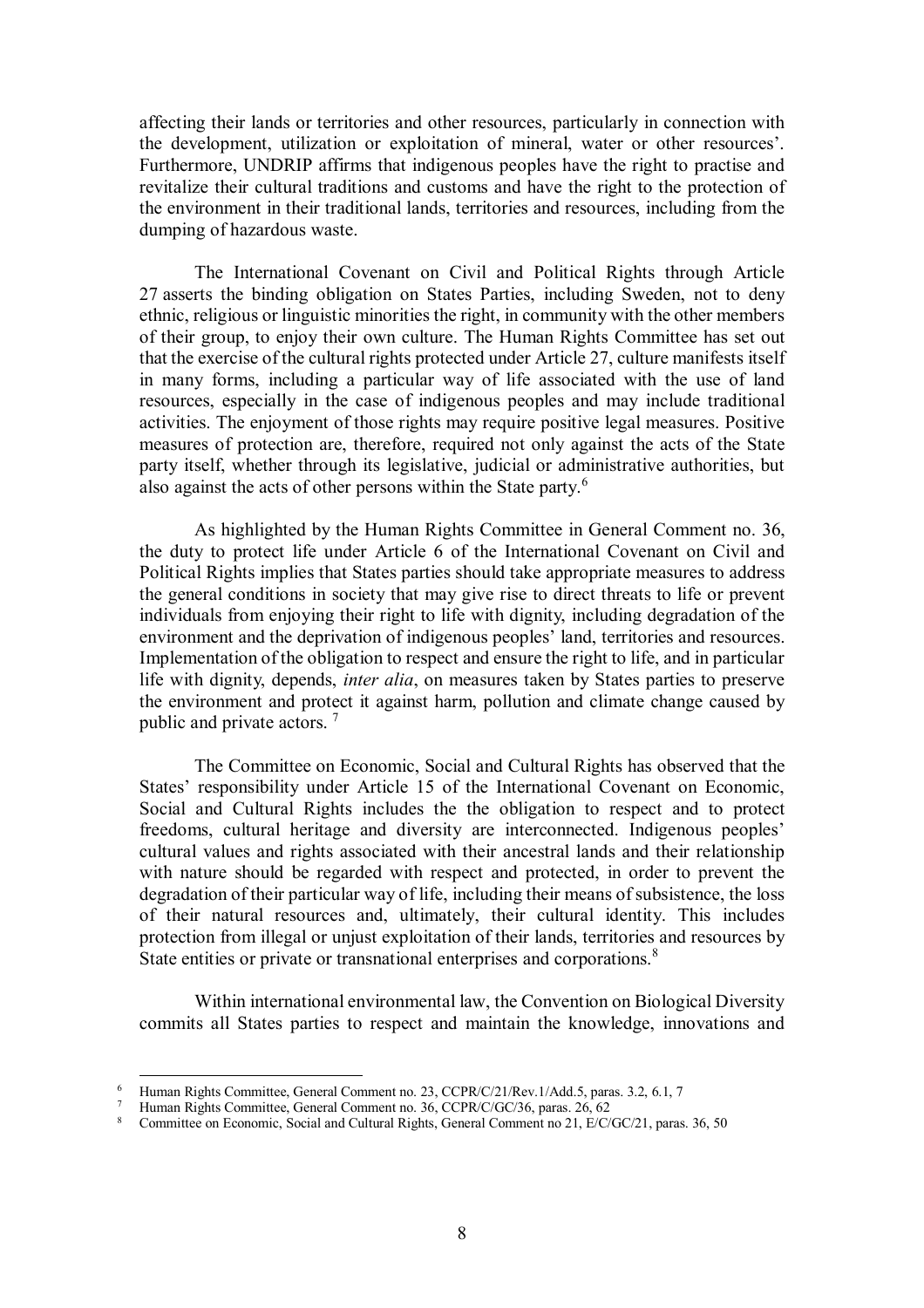practices of indigenous and local communities which are relevant for conservation and sustainable use of biological diversity (Article 8 (j)).

Furthermore, the Human Rights Council recognised the right to a clean, healthy and sustainable environment with the adoption of Resolution 48/13 on 8 October 2021. Sweden is a State Party to the Aarhus Convention which provides for the right of everyone to receive environmental information that is held by public authorities and the right to participate in environmental decision-making. Arrangements are to be made by public authorities to enable the public affected and environmental non-governmental organisations to comment on, for example, proposals for projects affecting the environment, or plans and programmes relating to the environment, these comments to be taken into due account in decision-making, and information to be provided on the final decisions and the reasons for it. The Convention asserts access to justice in environmental matters, specifically the right to review procedures to challenge public decisions that have been made without respecting the two aforementioned rights or environmental law in general.<sup>9</sup>

We furthermore wish to recall that the previous Special Rapporteur on the rights of indigenous peoples' following her official country visit to Sapmi in 2015, noted that she 'heard significant concerns about the balancing of interests that is called for in the Environmental Code. In practice, the weighing of interest is rarely done and when it does happen, relevant State bodies appear to routinely assess reindeer herding exclusively from an economic perspective and balance it against the State's interest in job creation and State revenue from mining activities. Sámi representatives shared their concerns about the sequencing of the process, as the weighing of interests takes place at a late stage of the permit process, when the relevant extractive companies' and local politicians' expectations about a new mine are already high. In the view of the Special Rapporteur a balancing of interests as foreseen by the Environmental Code, where traditional Sámi livelihoods are weighed against possible economic gain only, is not in line with the international human rights obligations and commitments that the State has assumed with respect to indigenous peoples'. The Special Rapporteur recommended that 'as a matter of priority, Sweden should revise its Minerals Act to ensure that it is in compliance with international human rights standards, including adequate consultations with affected indigenous communities and their free, prior and informed consent at all stages of the permit process, mitigation measures, compensation and fair and equitable benefit-sharing'.<sup>10</sup>

In November 2020, the Committee on the Elimination of Racial Discrimination (CERD) issued its Opinion in the analogous Rönnbäcken mining case, which concluded Sweden did not comply with its international obligations to protect the affected Sámi reindeer herding community against racial discrimination by adequately and effectively consulting them in the granting of the concessions. The Committee noted that the impossibility for obtaining an effective judicial review of a decision where the fundamental right of indigenous peoples to traditional territory is being questioned is precisely a consequence of treating indigenous communities as private land owners

-

<sup>9</sup> https://unece.org/environment-policy/public-participation/aarhus-convention/content

<sup>10</sup> A/HRC/33/42/Add.3, paras. 45-46, 83; https://undocs.org/A/HRC/33/42/Add.3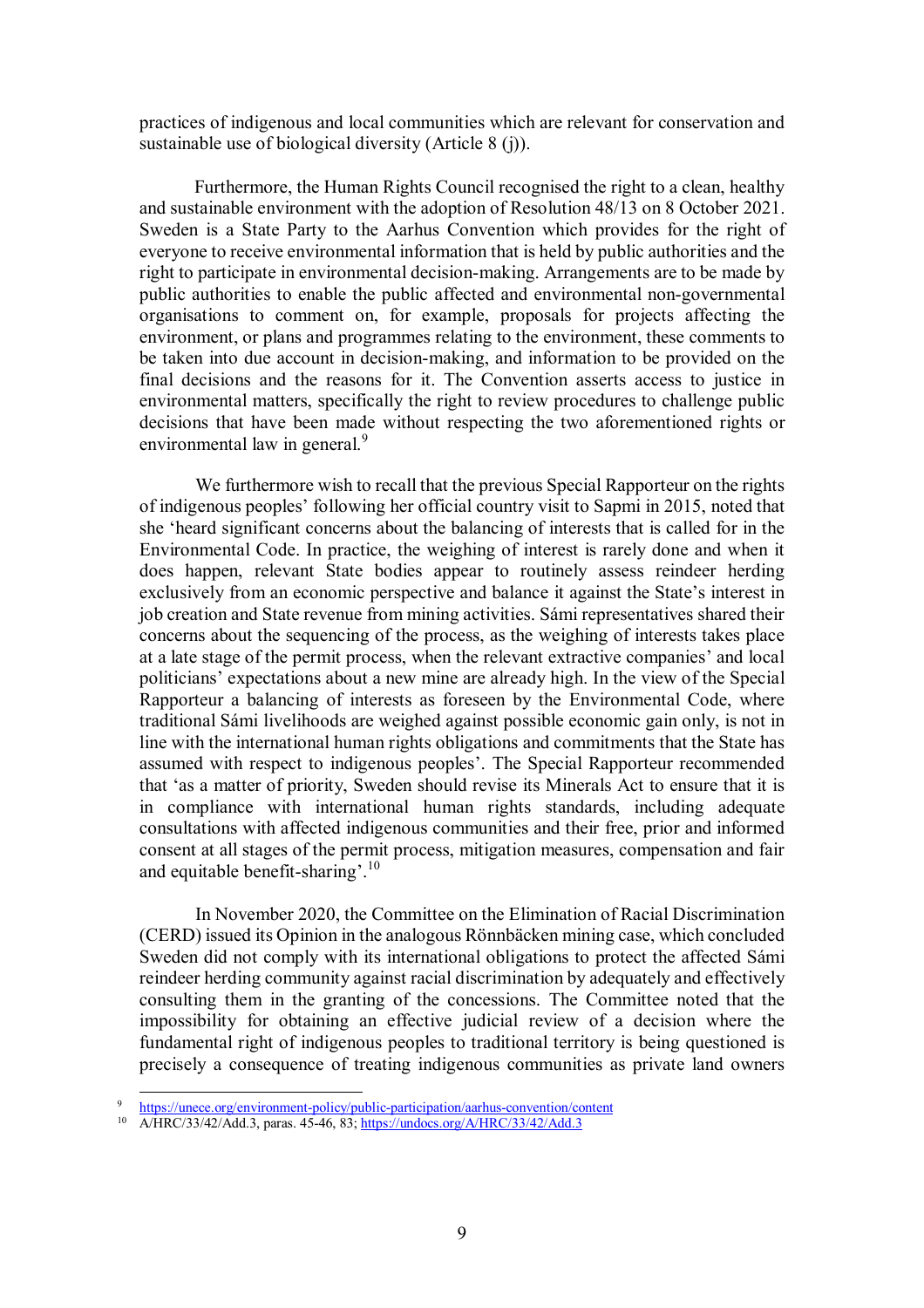affected by mining operations, without due regard to the potential irreversibility of the consequences these operations have on indigenous communities. The State party did not demonstrate how in the case in question the process of granting of the mining concessions under the Minerals Act and the Environmental Code correctly took into account international standards and the rights of indigenous peoples. The Committee recommended the State party to amend its legislation, in order to reflect the status of the Sámi as indigenous people in national legislation regarding land and resources and to enshrine the international standard of free, prior and informed consent.<sup>11</sup>

In connection with the above alleged facts and concerns, please refer to the **Annex on Reference to international human rights law** attached to this letter which cites international human rights instruments and standards relevant to these allegations.

As it is our responsibility, under the mandates provided to us by the Human Rights Council, to seek to clarify all cases brought to our attention, we would be grateful for your observations on the following matters:

- 1. Please provide any additional information and any comments that you may have on the above-mentioned allegations.
- 2. Please provide information on the Government stance on Gállok project, notably precise information on the status of the approval of the proposed project including any license litigation process.
- 3. Please provide information on any consultation processes that will be undertaken with the Sámi indigenous community prior to the approval of the construction of the Gállok project to ensure that the companies have engaged in good-faith, meaningful and inclusive consultations with the affected communities in order to obtain their free, prior and informed consent.
- 4. Please provide information on measures taken to address the concerns raised by the Special Rapporteur on the rights of indigenous peoples following the official country visit in 2015 to Sapmi, Sweden should revise the Minerals Act and Environmental Code to ensure compliance with international human rights standards, including adequate consultations with affected indigenous communities and their free, prior and informed consent at all stages of the permit process, mitigation measures, compensation and fair and equitable benefit-sharing.
- 5. Please provide information on the steps being carried out to comply with the recommendations mentioned in the joint Technical Review Report conducted by ICOMOS and IUCN to ensure that a revised and extended In- Depth Impact assessment in order to provide a more secure basis for assessing the impact of the proposed development at Gállok, as it poses

<sup>-</sup>11 CERD/C/102/D/54/2013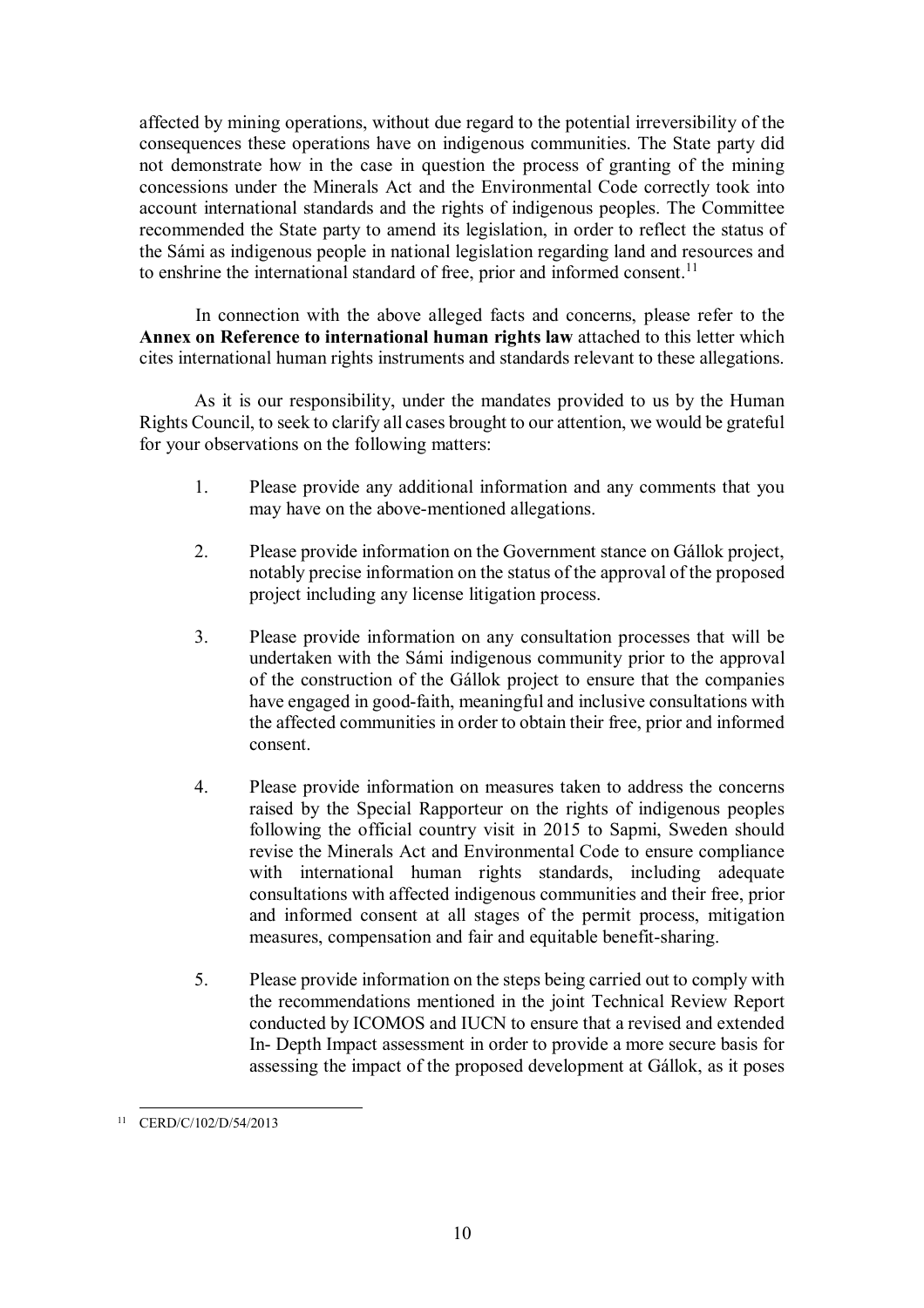a threat to Sámi people livelihoods and upon the World Heritage property of Laponia.

- 6. Please provide information on the steps being taken to ensure how the Sámi traditional practice of reindeer husbandry outside and within the Laponia property will be protected and measures planned to protect and conserve the natural environment in this regard.
- 7. Please provide information on any steps that your Excellency's Government has taken, or is considering to take, including policies, legislation and regulations to protect against human rights abuses by business enterprises within its territory and/or jurisdiction, and to ensure that business enterprises conduct effective human rights due diligence to identify, prevent, mitigate and account for how they address their impacts on human rights throughout their operation, as set forth by the United Nations Guiding Principles on Business and Human Rights.
- 8. Please provide information on any steps taken by the Government of Sweden to ensure that the Sámi have access to effective, adequate and timely remedies for business related human rights abuses.

This communication and any response received from your Excellency's Government will be made public via the communications reporting website within 60 days. They will also subsequently be made available in the usual report to be presented to the Human Rights Council.

While awaiting a reply, we urge that all necessary interim measures be taken to halt the alleged violations and prevent their re-occurrence and in the event that the investigations support or suggest the allegations to be correct, to ensure the accountability of any person(s) responsible for the alleged violations.

Please be informed that a copy of this letter has been shared with the UNESCO World Heritage Centre.

We intend to publicly express our concerns in the near future as, in our view, the information upon which the press release will be based is sufficiently reliable to indicate a matter warranting immediate attention. We also believe that the wider public should be alerted to the potential implications of the above-mentioned allegations. The press release will indicate that we have been in contact with your Excellency's Government's to clarify the issue/s in question.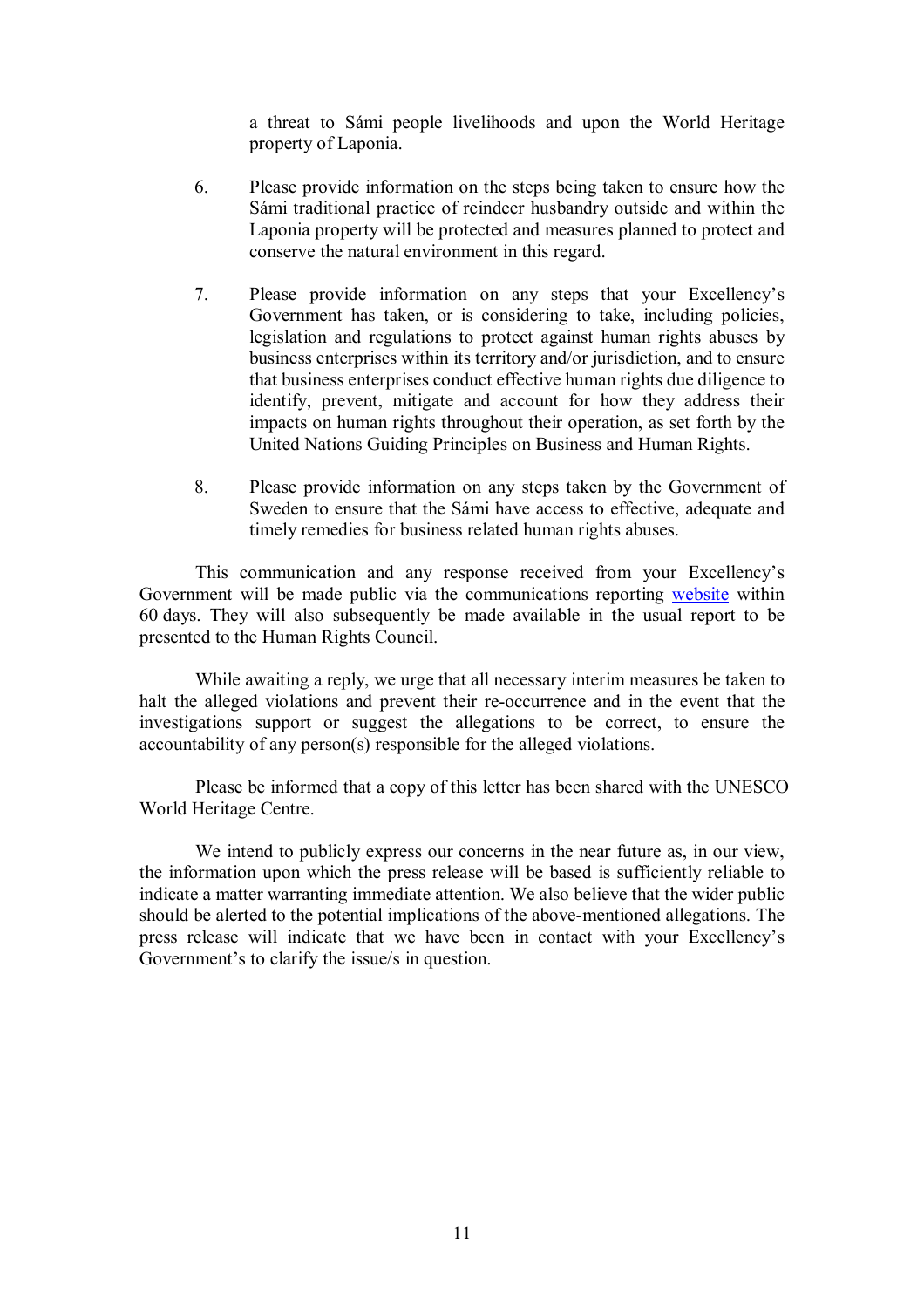Please accept, Excellency, the assurances of our highest consideration.

**Henny may** 

José Francisco Cali Tzay Special Rapporteur on the rights of indigenous peoples

 $2940$ 

David R. Boyd Special Rapporteur on the issue of human rights obligations relating to the enjoyment of a safe, clean, healthy and sustainable environment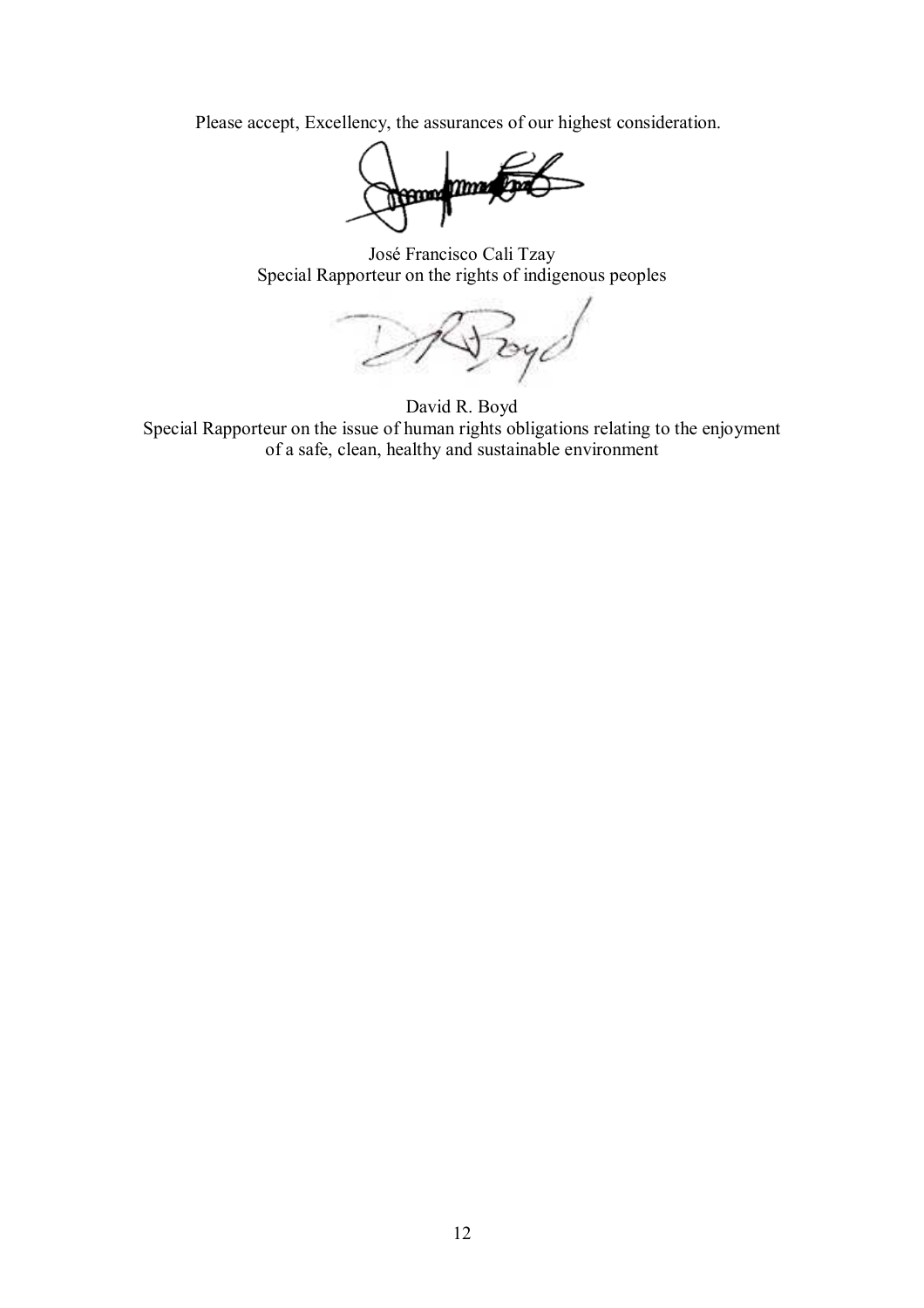## **Annex Reference to international human rights law**

In relation to the above-mentioned facts and concerns, we would like to draw the attention of your Excellency's Government to its obligations under binding international human rights instruments. Sweden has ratified numerous international treaties relevant to the rights of indigenous peoples including the International Covenant on Civil and Political Rights (ICCPR), the International Covenant on Economic, Social and Cultural Rights (ICESCR) and the International Convention on the Elimination of All Forms of Racial Discrimination (ICERD).

We furthermore wish to refer to the Declaration on the Rights of Indigenous Peoples (UNDRIP), adopted by the General Assembly in 2007 with a favourable vote by your Excellency's Government. Article 26 asserts the right of indigenous peoples to 'the lands, territories and resources which they have traditionally owned, occupied or otherwise used or acquired' and for legal recognition of those rights 'with due respect to the customs, traditions and land tenure systems of the indigenous peoples concerned.' Article 11 of the Declaration protects indigenous cultural traditions, customs and practices including archaeological and historical sites, and artifacts and asks states to provide effective mechanisms for redress, in conjunction with indigenous peoples. Article 23 affirms the right of indigenous peoples 'to determine and develop priorities and strategies for exercising their right to development.'

Article 28(1) states that 'indigenous peoples have the right to redress, by means that can include restitution or, when this is not possible, just, fair and equitable compensation, for the lands, territories and resources which they have traditionally owned or otherwise occupied or used, and which have been confiscated, taken, occupied, used or damaged without their free, prior and informed consent.' Article 28(2) furthers this by affirming that 'unless otherwise freely agreed upon by the peoples concerned, compensation shall take the form of lands, territories and resources equal in quality, size and legal status or of monetary compensation or other appropriate redress.'

Cultural rights, including the right of all to take part in cultural life without discrimination, the right to access and enjoy cultural heritage, and the right to engage in one's own cultural practices, are guaranteed by many provisions of international law. Key provisions include Article 27 of the Universal Declaration of Human Rights; Article 15 of the International Covenant on Economic, Social and Cultural Rights; and Article 27 of the International Covenant on Civil and Political Rights.

Specific standards apply to the cultural rights of indigenous peoples. For example, Article 31 of UNDRIP, states that "indigenous peoples have the right to maintain, control, protect and develop their cultural heritage, traditional knowledge and traditional cultural expressions, as well as the manifestations of their sciences, technologies and cultures, including human and genetic resources, seeds, medicines, [and] knowledge of the properties of fauna and flora." Article 25 of the Declaration also states that indigenous peoples have the right to maintain and strengthen their distinctive spiritual relationship with their traditionally owned or otherwise occupied and used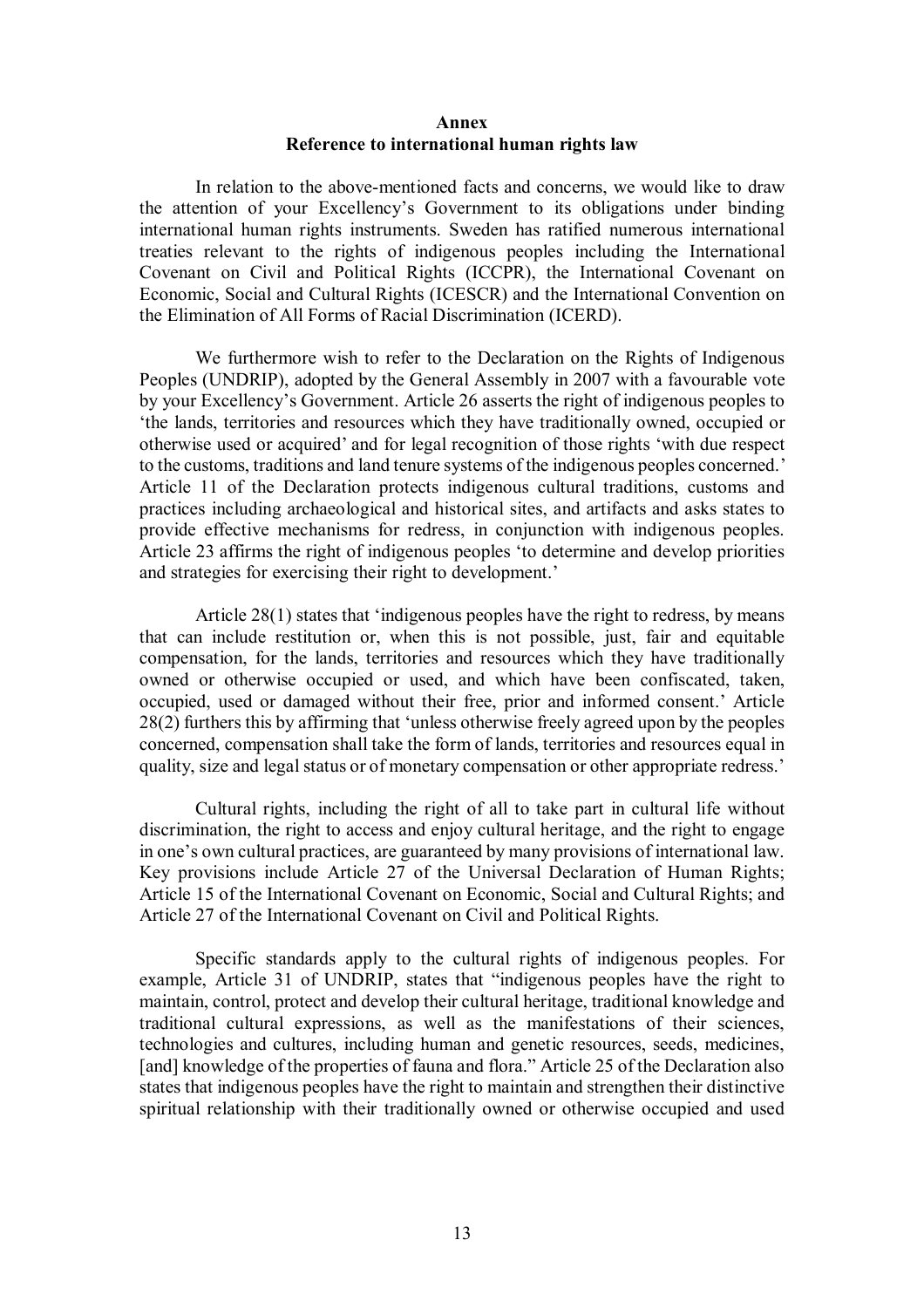lands, territories, waters and coastal seas and other resources and to uphold their responsibilities to future generations in this regard.

Importantly, Article 32 of UNDRIP asserts that 'indigenous peoples have the right to determine and develop priorities and strategies for the development or use of their lands or territories and other resources' and that 'States shall consult and cooperate in good faith with the indigenous peoples concerned through their own representative institutions in order to obtain their free and informed consent prior to the approval of any project affecting their lands or territories and other resources, particularly in connection with the development, utilization or exploitation of mineral, water or other resources'. Article 32 also affirms that 'States shall provide effective mechanisms for just and fair redress for any such activities, and appropriate measures shall be taken to mitigate adverse environmental, economic, social, cultural or spiritual impact'.

We would like to highlight the UN Guiding Principles on Business and Human Rights, which were unanimously endorsed by the Human Rights Council in 2011. The Guiding Principles are a global authoritative norm for all States and companies to prevent and address the negative consequences of business activities on human rights. Guiding Principle 1 reiterates the State duty to "protect against human rights abuse within their territory and/or jurisdiction by third parties, including business enterprises" and "to take appropriate steps to "prevent, investigate, punish and redress such abuse through effective policies, legislation, regulations and adjudication." Guiding Principle 3 requires that States "provide effective guidance to business enterprises on how to respect human rights throughout their operations." Principle 25 provides that States "take appropriate steps to ensure, through judicial, administrative, legislative or other appropriate means, that when such abuses occur within their territory and/or jurisdiction those affected have access to effective remedy."

Finally, the Human Rights Council recognized the right to a clean, healthy and sustainable environment with the adoption of resolution 48/13 on 8 October 2021. The Framework Principles on Human Rights and the Environment, presented to the Human Rights Council in March 2018 (A/HRC/37/59) set out basic obligations of States under human rights law as they relate to the enjoyment of a safe, clean, healthy and sustainable environment. Principle 4 provides, specifically, that "States should provide a safe and enabling environment in which individuals, groups and organs of society that work on human rights or environmental issues can operate free from threats, harassment, intimidation and violence." Principle 8 provides comprehensive guidance on the required elements of environmental and human rights impact assessments (including effective and equitable public participation as outlined in Principle 9). Principle 12, provides that States should ensure the effective enforcement of their environmental standards against public and private actors. As per principle 14, States should take additional measures to protect the rights of those who are most vulnerable to, or at particular risk from, environmental harm, taking into account their needs, risks and capacities. Finally, Framework Principle 15 describes in detail States' specific obligations towards indigenous peoples, including recognising their rights to traditional lands, protecting their traditional practices, and obtaining their free, prior